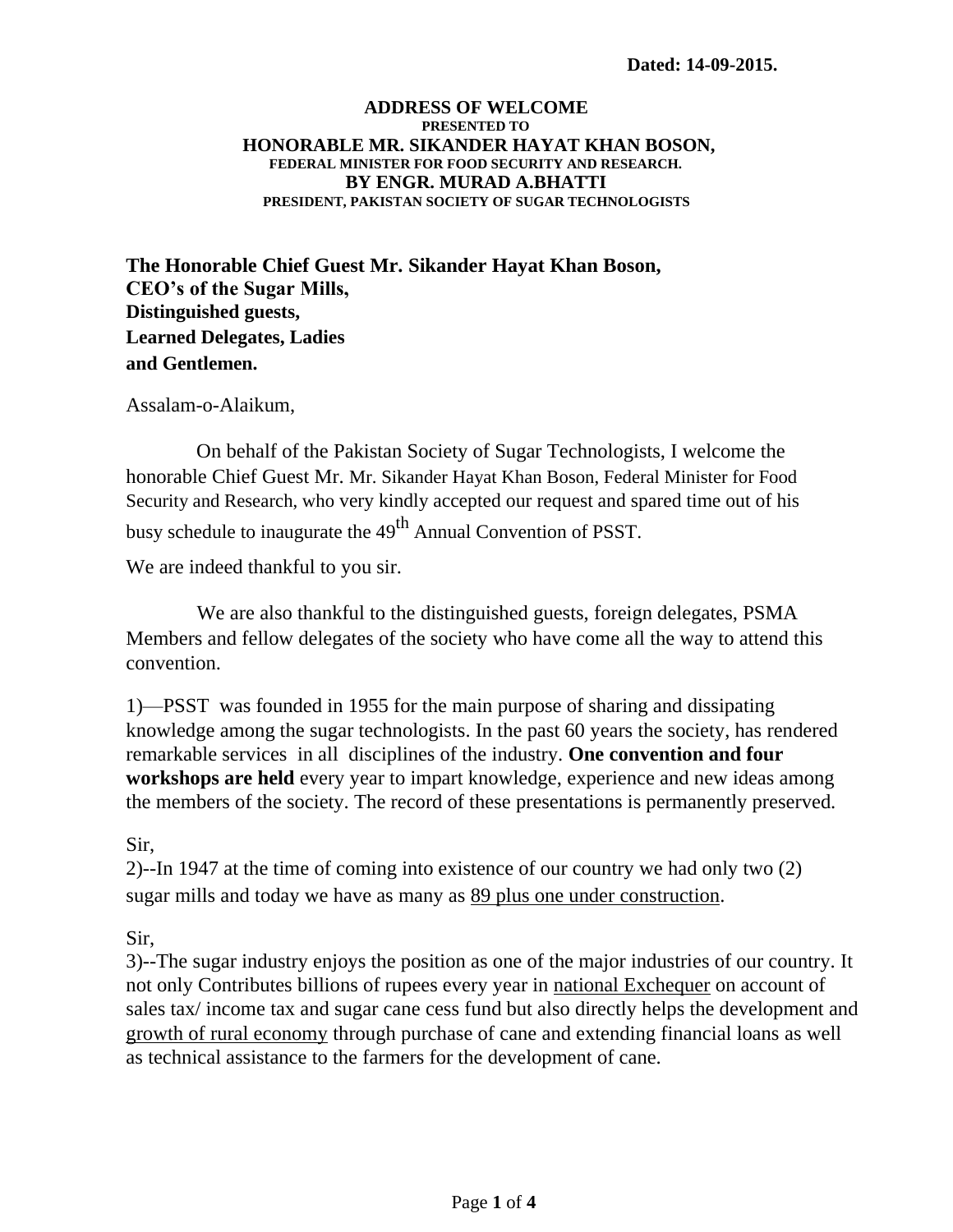4)--It would be for your kind interest to mention here that during the last 51 years there has been a significant growth in the cultivation of sugar cane as compared to other major crops of the country. But still it is a moment of concern that we stand almost in the bottom, in terms of sugar and sugar cane yield, among the major cane growing countries of the world.

Sir,

5)--During previous two decades vertical growth of the sugar industry has enabled it to produce 5.5 Million tons of sugar during season 2013-14 and 5.17 million tons during 2014-15 against estimated consumption around 4.5 Million tons per year. Thus it was one Million tons surplus in 2014 and 0.67 million tons surplus during 2015 than the estimated consumption.

## **Production is more than domestic need continuously for last several years. The crop forecast for the coming season 2015-16 is 10-12% more than previous season in Punjab, 5-7% in KPK while in Sind same as last year. Overall increase may be 5-10%**

## **Some mills are being relocated in Punjab due to poor economic viability of production of cane and sugar both.**

Sir,

6)--A few years back the economic viability of sugar industry was much better as compared to the present day, despite the fact that today we have much better technology and high yielding cane varieties. There may be various factors responsible for this situation but main are:

i) Under capacity utilization of grinding capacity – About 80%.

ii) Free marketing of both cane and sugar – No upper price regulation of cane and no lower limit for sugar.

Price of sugarcane and sugar are the major deciding factors of economic viability of sugar industry.

The Provincial Governments announce a certain Minimum Support price of sugarcane each year on the basis of certain bench mark recovery. That safeguards the interest of growers. But no such policy exists to regulate price of sugar.

**The mills are bound to buy inferior and poor quality cane at support price but sell sugar below cost of production. As a result, today, you see pending cane payment of several sugar mills.**

**The Government should always take stock of sugar situation carefully. This will help in taking timely decision regarding import or export of sugar as per ground reality. Timely decision will also help in stabilizing domestic price & safe guard the interest of producers & consumers.**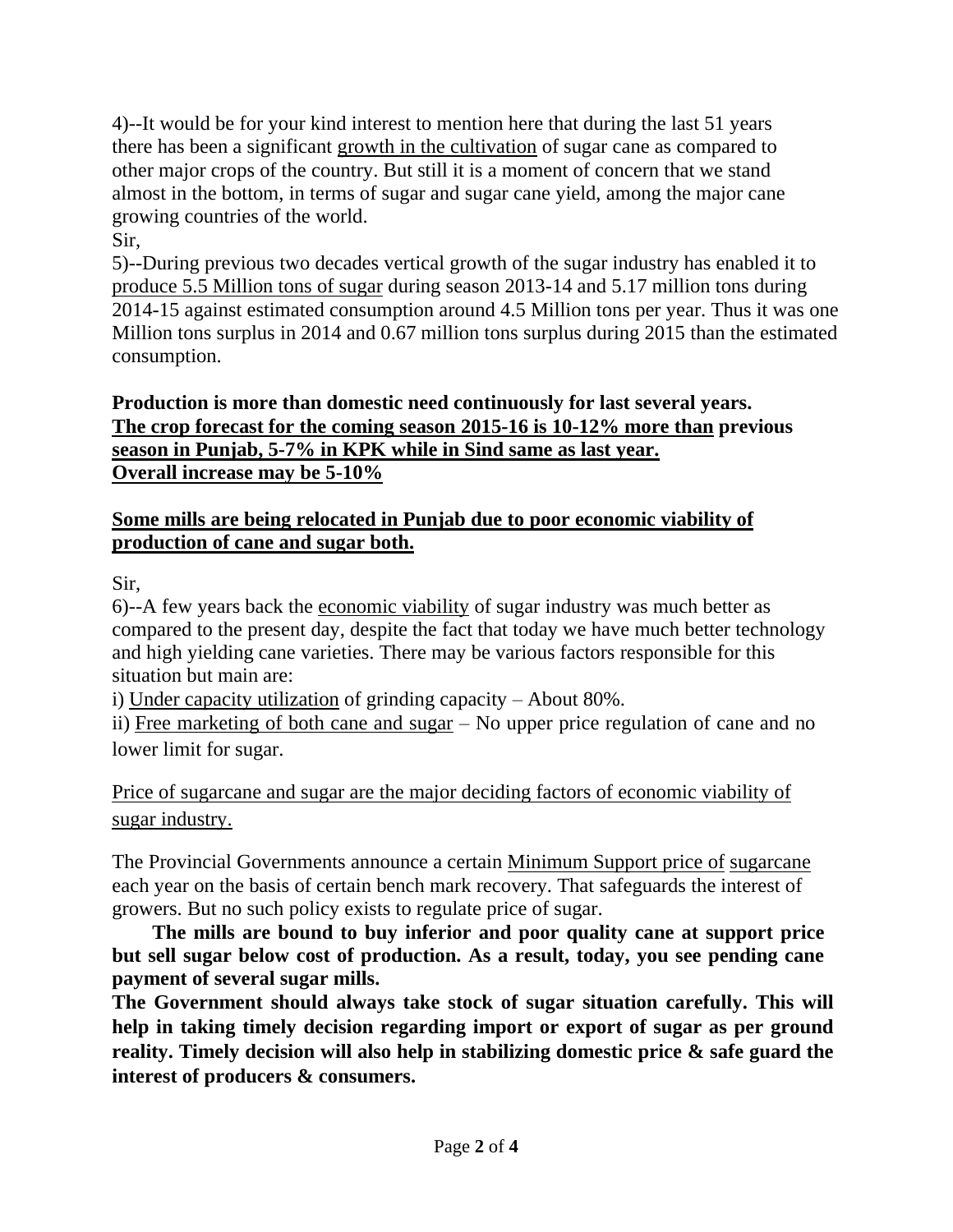Sir,

7)--It is also a fact that despite a ban on some inferior sugar cane varieties by the Government, the growers are still continuing with cultivation of such poor varieties.

We would, therefore, recommend to the Government that it should consider this aspect while announcing the minimum support price. The growers sell inferior/banned varieties at the same price as the promising varieties.

## **The price of sugar cane should be linked with its sugar content**.

The price of banned varieties should be significantly less than approved varieties. This will help to eliminate the banned varieties in the best national interest. Sir,

8)--Pakistan stands  $4<sup>th</sup>$ , among the worldwide sugar cane growing countries, in terms of area under cane cultivation but lacks far behind in terms of cane and sugar yield.

Basic reason of this serious deficiency is non existence of a proper cane breeding / research and Sugar Teaching Institute in Pakistan.

Several billion rupees of sugar cane development cess fund are collected through mills and growers each year. Even if 5% of that fund is spent on research and development, that would fetch tangible results.

We have the Agriculture Scientists and Sugar Technologists of International level and standard, but unfortunately, as a nation, we have yet not developed/established these institutions.

Sir,

9)--For the last so many years PSST has been trying to convince the Government and the PSMA for establishing a Cane Breeding Station in District Thatta and a Sugar cane Technology Institute in Sind or Punjab. Both the projects are of vital importance for sugar industry and national interest as well.

10)--The sugar industry of Pakistan has, for long, been Generating Power for captive use by burning its own bagasse/fiber during cane crushing season.

The surplus power can be generated and exported to national grid, at affordable price which can alleviate the load shedding problem.

It can generate more power than its requirement during season and off-season, by adopting more efficient energy saving techniques provided the industry is properly facilitated and a lucrative tariff is approved and return on investment guaranteed.

Let me bring to your kind notice that PSST has been holding seminars and workshops to promote awareness of energy saving since 1996. We are glad to announce that several sugar mills have already started producing while others are in the process of installing